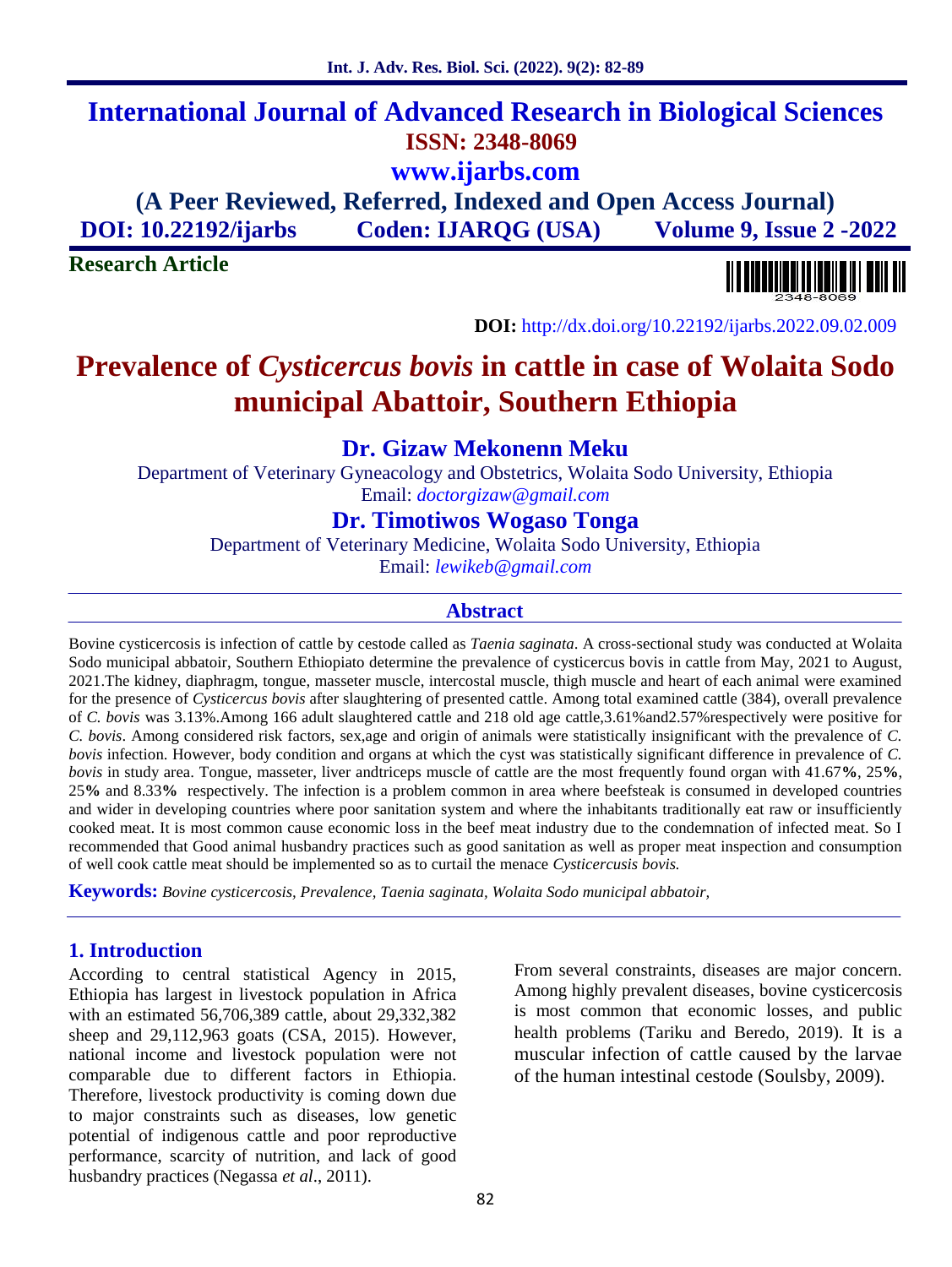*T. saginata* has two stages of development, intermediate host and final host in cattle and human respectively. Larval stage of this parasite occurs in heart and skeletal muscles of intermediate host and adult worm locates in intestine of final host. Visual inspection of carcass and other organs is the primary detection method of bovine cysticercosis because commonly found area of carcass that is, the external and internal masseter pterygoid muscles, heart, tongue, diaphragm, and esophagus (Ogunremi *et al.,* 2004).

*Taenia saginata* known as beef tapeworm. It is characterized by clinical manifestation such as anorexia, loss of weight, abdominal pain and digestive upset(Basem *et al.,* 2009).Although it has no clinical features in bovine, severe case may cause myocarditis (Hashemnia *et al.,* 2015). Regarding to public health concern, this parasite is manifested by clinical features such as nausea, headache, increased appetite, weight loss, abdominal pain, intestinal obstruction, nervous syndromes and epilepsy in human(Cabaret *et al*., 2002).

Bovine cysticercosis can be occurs after intaking of contaminated feed and water containing the eggs expelled by the human faeces. Infected raw undercooked beef meat can be source of infection in humans (Hashemnia *et al.,* 2015). This infection is common in developing countries due to poor hygienic practices and consume raw meat. However, it is rare occurs in developed countries where eating of undercooked meat is common (Minozzo *et al.,* 2002).

*Taenia saginata* is global distributed in both developed and developing countries. However, it is high reported incidence cases inAfrica when compared with other parts of the world (Abunna *et al*., 2007).This parasite epidemiology is ethnically and culturally determined with estimation annually cases and mortality rate around 50-77 million and 50, 000 people respectively (Birhanu *et al*., 2018).

As reported in Ethiopia from several authors, prevalence was 2.5 % to 89.41 % and 3.11 % to 27.6 %, in humans and cattle, respectively (Abunna *et al*., 2008). According to reported from Fufa (2006), The favored condition to spreading is the cultural habit of eating raw meat in the form of "Kourt"-meat cubes and "Kitfo"-minced meat in Ethiopia.

It causes dramatically economic loss beef meat industry due to the organ condemnation (Kebede, 2008). Generally, insufficient health education and

low availability information of taenicides are the major hindrances for the control infections in study area. It is also a major public and animal health problem. Therefore, the objective of this study was to determine the prevalence of *Cysticercus bovis* in cattle slaughtered at Wolaita Sodo municipal abattoir.

## **2. Materials and Methods**

### **2.1 Study area**

The study was conducted in Wolaita Sodo municipial abbatoir. Wolaita Sodo town is located 329 km southwest of Addis Ababa at latitude of 8°50" N and longitude of 37°45" E. The average total annual rainfall is 1014mm, and the mean daily temperature is  $19.5^0$ C(WZLFR Bureau, 2016).

#### **2.2. Study Design**

A cross-sectional study was conducted in Wolaita Sodo municipal abbatoir, Southern Ethiopia from May 2021 to July 2021 to determine the prevalence of *Cysticercus bovis*. Age, sex, origin, and body condition of the animals were recorded during pre slaughter.

#### **2.3. Study population**

Cattle were presented to the abattoir in order to slaughtering and routine meat inspection conditions. Cattle were randomly selected and routinely inspected for cysticercosis. The study animals were came from different town and district of Wolaita Zone. They were transported to the abattoir using vehicles or on foot depending on the origin animals. After animals were archived to abattoir, ante mortem and post mortem examinations were carried out for every animal.

#### **2.4. Abattoir survey**

Active abattoir survey was carried out when routine meat inspection on randomly selected 384cattle. During pre sluaghtering, identification number, sex, age and origin of animals were recorded. The assessment of body condition, age, sex, breed and their place of origin was determined in antemortem examination .Then, post-mortem examination was conducted using standard procedures after animals became sluaghter. During Post mortem inspection, visceral organs and carcass was inspected by visualization; palpation and making systematic incisions where necessary for the presence of cysts and the result was recorded.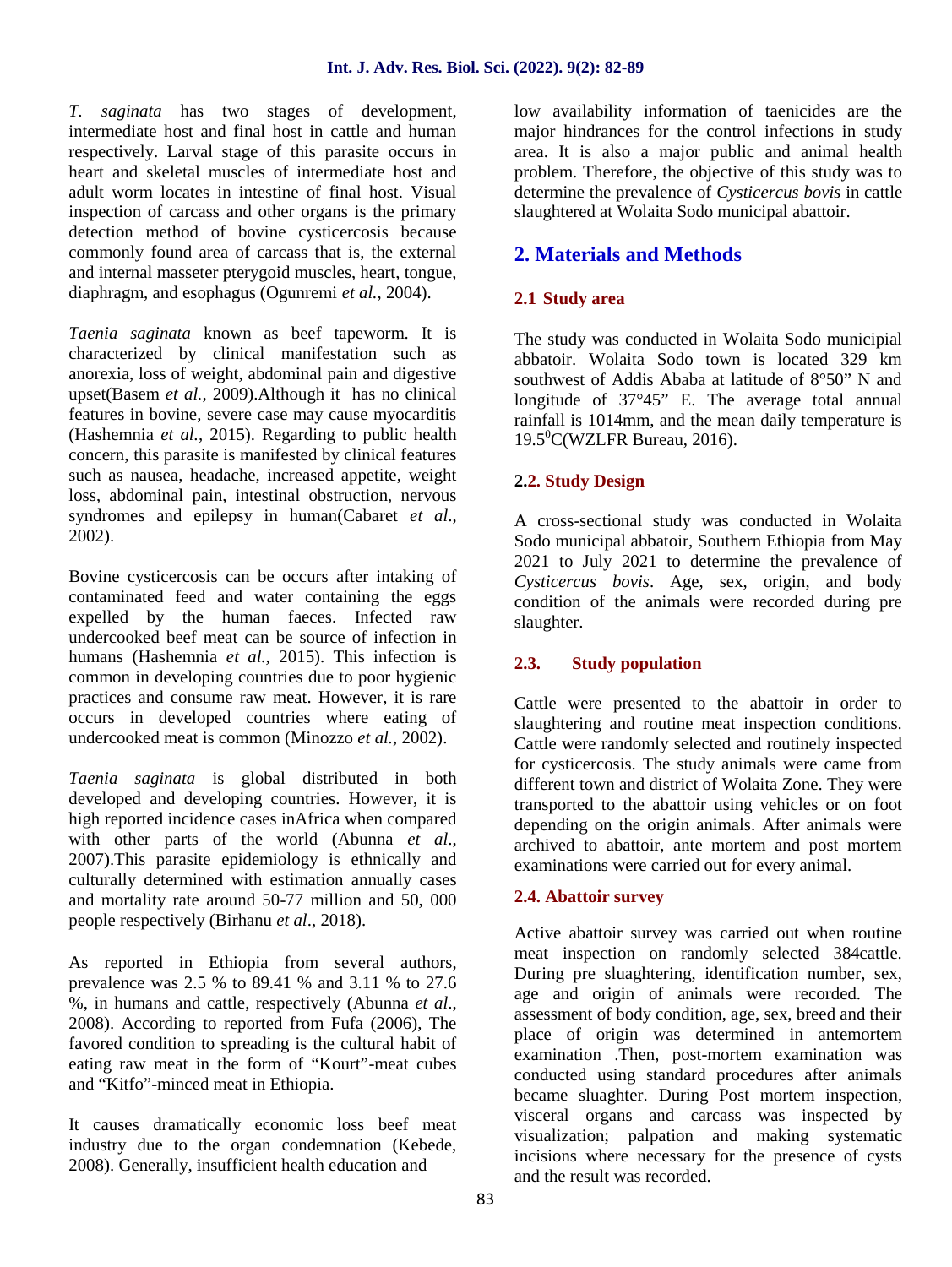#### **2.5. Sampling method and Sample size determination**

Systematic random sampling was used in sampling methods and 95% interval with required 5% precision, the sample size was calculated by the formula (Thrusfield, 2007).

n = 
$$
\frac{(1.96)^{2} \times \text{Pexp}(1 - \text{Pexp})}{d^{2}}
$$
  
n= 
$$
\frac{(1.96)^{2} \times 0.0259 (1 - 0.0259)}{(0.05)^{2}}
$$
 39

Where, n- Required sample size, Pexp - Expected prevalence, d- Desired absolute precision, usually d is 0.05 at 95% confidence level and 5% expected error.

Hence, the sample size was calculated to be 39. However, sample size was increased to 384 in order to increase the precision of study.

#### **2.6. Data Management and Analysis**

The collected data was entered in to micro soft excel and were analyzed using STAT. Descriptive statics was used. Assessment of association between considered risk factors and prevalence of *Cysticercus* *bovis* was determined by Pearson Chi-square (X2) and p-value < 0.05 was considered as significant.

#### **3. Results**

Among 384 animals examined, 12 animals had *Cysticercus bovis.* This is indicated that prevalence of *Cysticercus bovis* was 3.13%. Out of 384 cattle inspected, 3.13% of male and 0% of female were positive for *C. bovis*. Among 166 adult and 218 old aged cattle were slaughtered atabattoir, 6(3.61%) and 6(2.75%) were positive for *C. bovis* respectively. In current study, There was statistically insignificant  $(p>0.05)$  between sex and age of animals with the prevalence of *C. bovis* infection. The present study result showed from animal inspected with body condition good, medium and obese were prevalence of 2.68%,0% and 50%respectively. There was statistical significant difference  $(p<0.05)$  between body condition of animals and *C. bovis*. The tongue with 5(41.67%) cyst take first rank the highest number of cysts followed by masseter muscle 3 (25%), liver 3 (25%) and triceps muscle 1(8.33%).The abattoir survey analysis clearly indicated that there was a significant variation with regard to the anatomical distribution of *C. bovis* in the inspected organs of slaughtered animals. Regarding to the origin of animals, statistical association exists between origin of animals and prevalence of *C. bovis*.

Table 1. Association between suspected *Cysticercus bovis* infection and sex, age and body condition of cattle in inspected animals.

| Variable    | Groups | No of          | Negative       | Positiv        | Prevalence | Chi     | $P-$  |
|-------------|--------|----------------|----------------|----------------|------------|---------|-------|
|             |        | animals        |                | e              | (% )       | square  | value |
|             |        | Examined       |                |                |            |         |       |
| Sex         | Male   | 380            | 368            | 12             | 3.16       |         |       |
|             | female | $\overline{4}$ | $\overline{4}$ | $\theta$       | 0.00       | 0.1304  | 0.718 |
| Age         | Adult  | 166            | 160            | 6              | 3.61       |         |       |
|             | Old    | 218            | 212            | 6              | 2.75       | 0.2314  | 0.630 |
| <b>Body</b> | Good   | 373            | 363            | 10             | 2.68       |         |       |
| condition   |        |                |                |                |            | 29.5010 | 0.000 |
|             | Medium | 7              | 7              | $\overline{0}$ | 0.00       |         |       |
|             | Obese  | $\overline{4}$ | $\overline{2}$ | $\overline{2}$ | 50.0       |         |       |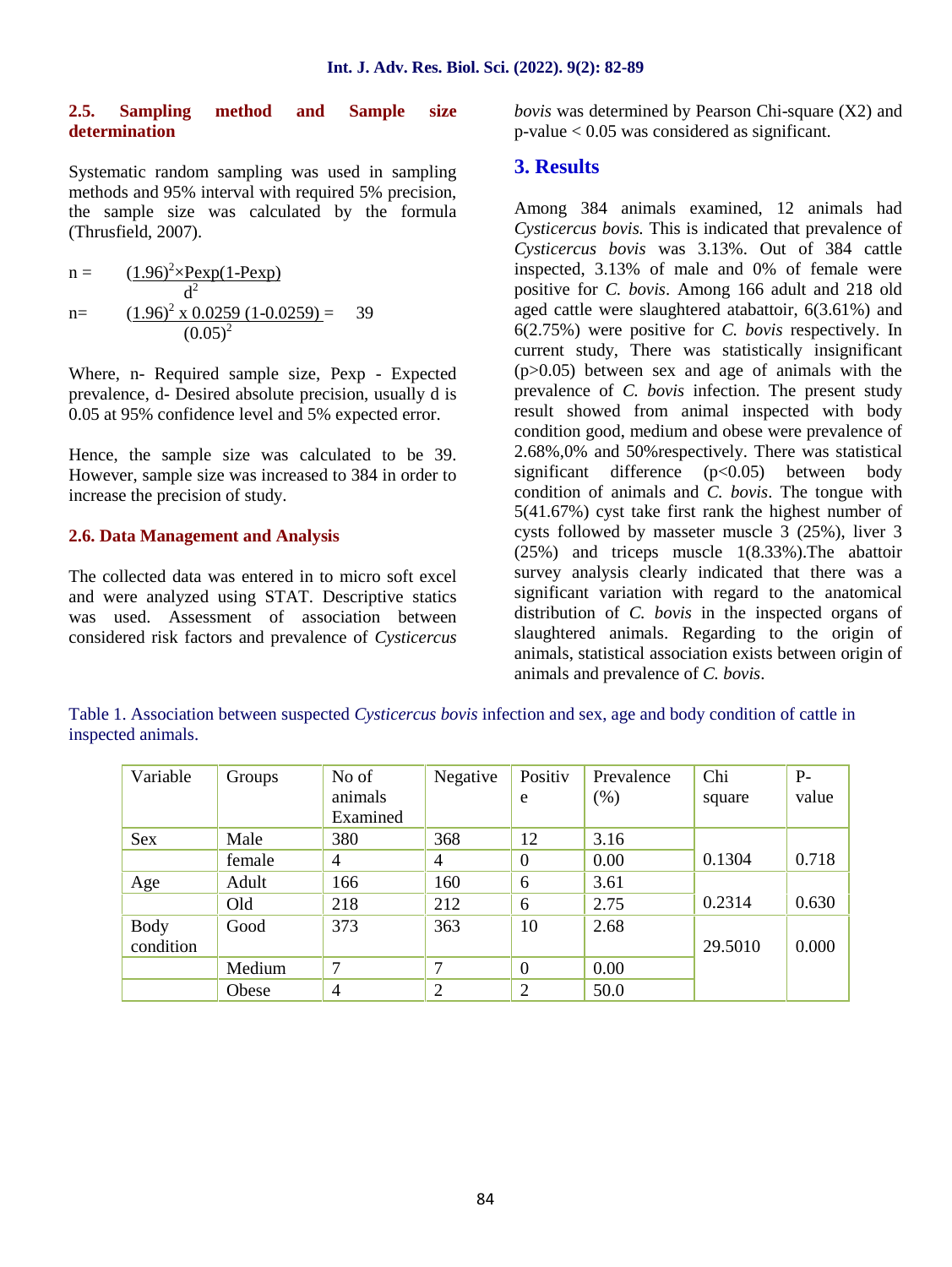| Origin      | Number of animal<br>inspected | Negative | Positive       | Prevalence<br>(% ) | $\overline{X^2}$ | P- value |
|-------------|-------------------------------|----------|----------------|--------------------|------------------|----------|
| Adama       | 23                            | 22       | 1              | 4.35               | 7.3338           | 0.602    |
| Arbaminch   | 33                            | 33       | $\overline{0}$ | 0.00               |                  |          |
| Areka       | 37                            | 36       | 1              | 2.70               |                  |          |
| Badesa      | 39                            | 36       | 3              | 7.69               |                  |          |
| Boditi      | 47                            | 46       | 1              | 2.13               |                  |          |
| Gununo      | 33                            | 31       | $\overline{2}$ | 6.06               |                  |          |
| Humbo       | 52                            | 52       | $\overline{0}$ | 0.00               |                  |          |
| Oofa        | 53                            | 52       | 1              | 1.89               |                  |          |
| Selamber    | 23                            | 22       | 1              | 4.35               |                  |          |
| Sodo zuriya | 44                            | 42       | $\overline{2}$ | 4.55               |                  |          |
| Total       | 384                           | 372      | 12             | 3.13               |                  |          |

Table 2. Prevalence of *C.bovis* based on origin of animals

Table 3.Prevalence of *Cysticercus bovis* among inspected organs.

| Variable | Group    | Positive | Prevalence | Chi square | p-value |
|----------|----------|----------|------------|------------|---------|
|          |          |          | $(\% )$    |            |         |
| Organs   | Liver    | 3        | 25         | 93.7323    |         |
|          | Masseter | 3        | 25         | 93.7323    | 0.000   |
|          | muscle   |          |            |            |         |
|          | Triceps  |          | 8.33       | 31.0809    |         |
|          | muscle   |          |            |            |         |
|          | Tongue   | 5        | 41.67      | 157.0449   |         |
| Total    |          | 12       | 3.13       |            |         |

## **4. Discussion**

Cysticercosis occurs in poor sanitation, primitive livestock husbandry practice and inadequate meat inspection and control environment. Bovine cysticercosis usually does not cause much morbidity and mortality among cattle. However, it causes serious economic problems in the endemic areas due to the condemnation of meat (Wanzala *et al*., 2003). The current study showed that prevalence of *C. bovis* was 3.13%. The current study is coincided with the finding of Dawit *et al*., (2012) and Tembo (2001) who reported 2.59%in Wolaita Soddo and who reported 3.11% in central Ethiopia respectively. In addition to that present finding is agreed with finding of Nuraddis and Firew (2012), Dessie (1992), Tolosa *et al.*and Gomol *et al.*, (2011)who reported 3.6% in Addis Ababa Municipal Abattoir, in Assela (2.7%), in Jimma municipal abattoir with prevalence of 2.93 % and 3.6%, respectively. However, the current finding disagreed with the finding of Regese *et al* (2009), Ahmed (1990), Abunna *et al*., (2008), Kebede (2009),

Hailu (2005) who reported in wolaita sodo manucipal abattoir (11%), in Nekemte (21%), in Hawassa abattoir (26.25%), in North West Ethiopia(18.49%), in East Shoa (17.5%) respectively. In addition to that, it is disagreed with Mesfin and Nuradddis (2012)in municipalabattoir(22.9%)and Hailemariam*et al*., (2014) in Ethiopia (92.7%). This differs between present study prevalence and prevalence at past study due to differs on agro-climatic conditions of different area, sample size determination, differs in management and origin of animals.

Although, this finding indicated that prevalence of prevalence of *C. bovis*is higher in malethan female, there was statistically insignificant among sex of animals. The current study is lined with finding of Samuel and Berihun (2014) who reported that higher prevalent in male than in female due to females are kept in the herd for breeding, milk production and thus rarely being sent to slaughter.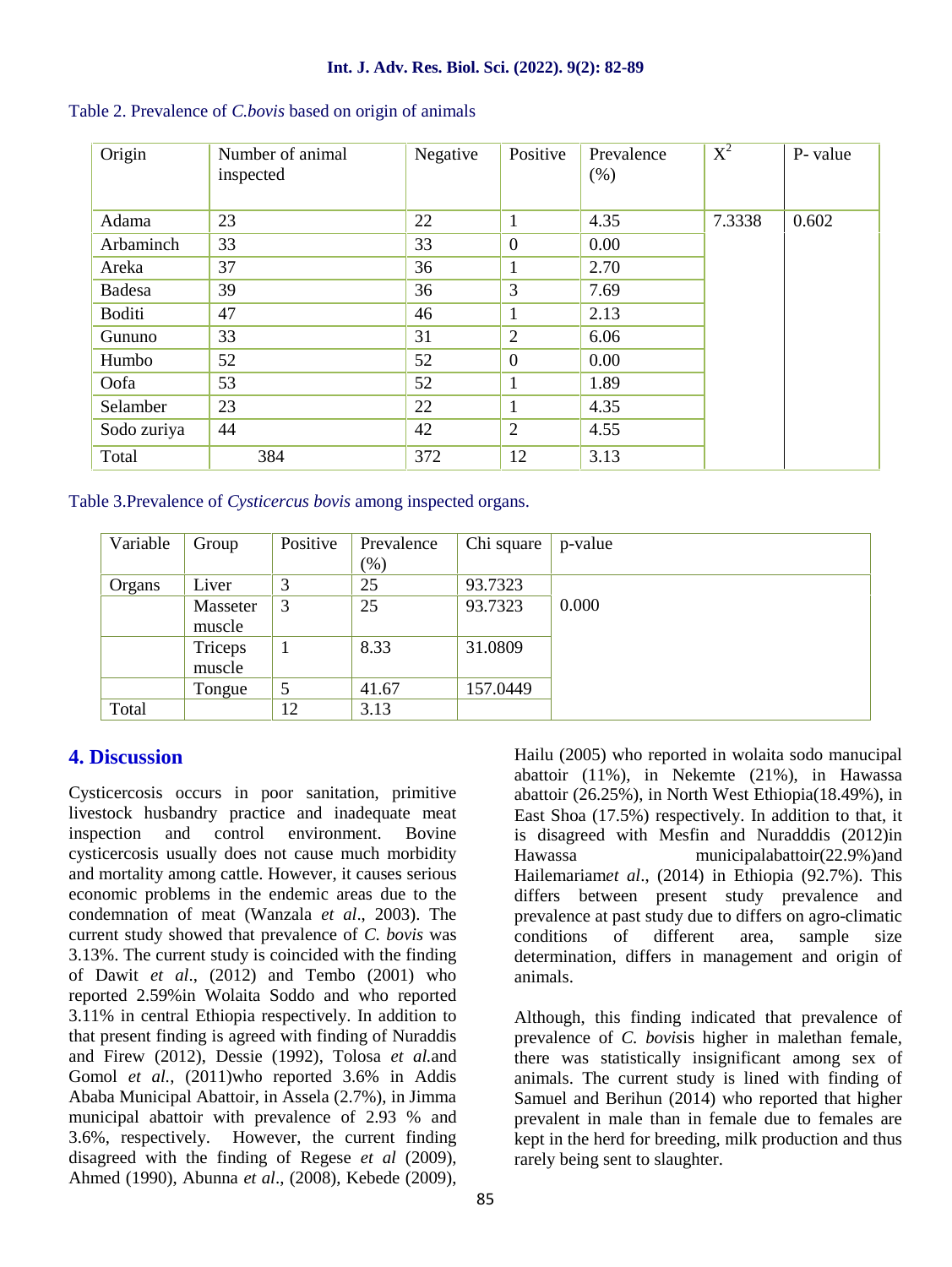The present study finding was comparable with reports of Kebede *et al.,* (2008), Gomol *et al*., (2011), Mesfin and Nuraddis (2012), Nuraddis and Firew (2012) showed that there was statistical insignificant among sex of animals with prevalence of *C. bovis*(p>0.05)and who reported that higher prevalent in male than in female. This finding was incomparable with (Wanzala, 2003) who reported that the prevalence of *C. bovis* was slightly higher in female than male cattle. The present study revealed there was statistical insignificant among sex of animals with prevalence of *C. bovis* might be due to the fact that similarity in management and the socio-economic status (Abunna *et al*.,2008).

The current study revealed that there was no statistically significant between *C. bovis* infection and age of animals (p>0.05). This result is lined with reported from Ibrahim and Zerihun (2012) in Ethiopia due to all age group of animals has susceptibility to *Taenia saginata* eggs. However, present study finding is disagreed with the finding of Basem *et al*., (2009) in Ethiopia, and the report of Wondimagegnei and Belete (2015) showed that there was statistically significant among age of animals due to their different in rank of immunity among age of animals to combat infection.

The present study suggested that there was statistically significant among anatomical distribution of*C. bovis* in the inspected organs of slaughtered animals.Thecurrent finding suggested that the tongue5(41.6%) had found highest number of cysts than that found in masseter muscle 3 (25%), liver 3 (25%) and triceps muscle 1(8.33%).This result is agreed with Ahmed (1990),Hailu (2005), Amsalu (1989), Abunna *et al*., (2007) and Mesfin and Nuradddis(2012) who reported thattongue was the most frequently affected organ. The present study is disagreed with the study of Demissie (1989) who reported as *Cysticercus bovis* was most frequently found in muscles of mastication. The finding of the current study is incomparable with the reported from Bekele *et al*., (2017), Opara *et al*., (2012), Alemayehu *et al.*, (2009) and Hailu (2010) who reported that examination of the shoulder muscles was most frequently site of detection. The present finding was in disagreementwith reported from Fufa (2006), the report of Gracey (1999), Getachew (2013), Tolosa *et al.,*(2009), Gomol *et al*., (2011), Jemal and Haileleul (2011) and Nuraddis and Frew (2011) indicated that the tricepsbeing the most frequently affected muscle*.* In addition to that, this finding is disagreed with reported from Haylegebriel and Alembrhan (2011)that

heart as being frequently affected. The statistically significant among anatomical distribution of *C. bovis* in the inspected organs of slaughtered animals might be due to differ in rate of blood flow within organs and daily activity of animals (Wanzala., 2003).

The present study revealed that there was statistically significant among body condition of animals with prevalence of *C. bovis* infestation. The current result revealed that obse conditioned animals, good body conditioned and medium body condition were 50%, and 0% respectively. Therefore, obse conditioned animals was highly affected than that of good body conditioned and medium conditioned animals. In current study, medium conditioned animals were not affected. This result was lined with the reported of Yalew (2017) showed there had statistically significant among body condition of the animals with prevalence of *cysticercus bovis*. However, reported of yalew showed that poor body conditioned animals had higher prevalent than obse and good body conditioned animals. The present finding is incomparable with the report of Melaku *et al*., (2012) showed that poor conditioned cattle were more infected than a medium and good onethis might be due to moderate to severe infection, the parasite may cause retarded performance and growth, reduced quality of meat and milk as well as live weight loss.

# **5. Conclusion**

.

Bovine Cysticercosis is an infestation of cattle muscle tissue which caused by larval stage of *Taenia saginata.* It has global concern. However, it is very common in developing country where hygienic conditions are poor and where the inhabitants traditionally eat raw or insufficiently cooked meat. The infection is a problem in developed countries where undercooked meat is consumed. Although, environmental experts and communities applies efforts to improve sanitation and hygiene in rural setting and farming communities, cases of *Cysticercosis bovis* are prevalent. From the present study, we concluded that bovine cysticercosis was slightly prevalent in Wolaita Sodo municipal abattoir and its percent prevalence was lined with study from other parts of Ethiopia. Among risk factors, body condition had statistically significant with prevalence of *Cysticercosis bovis.*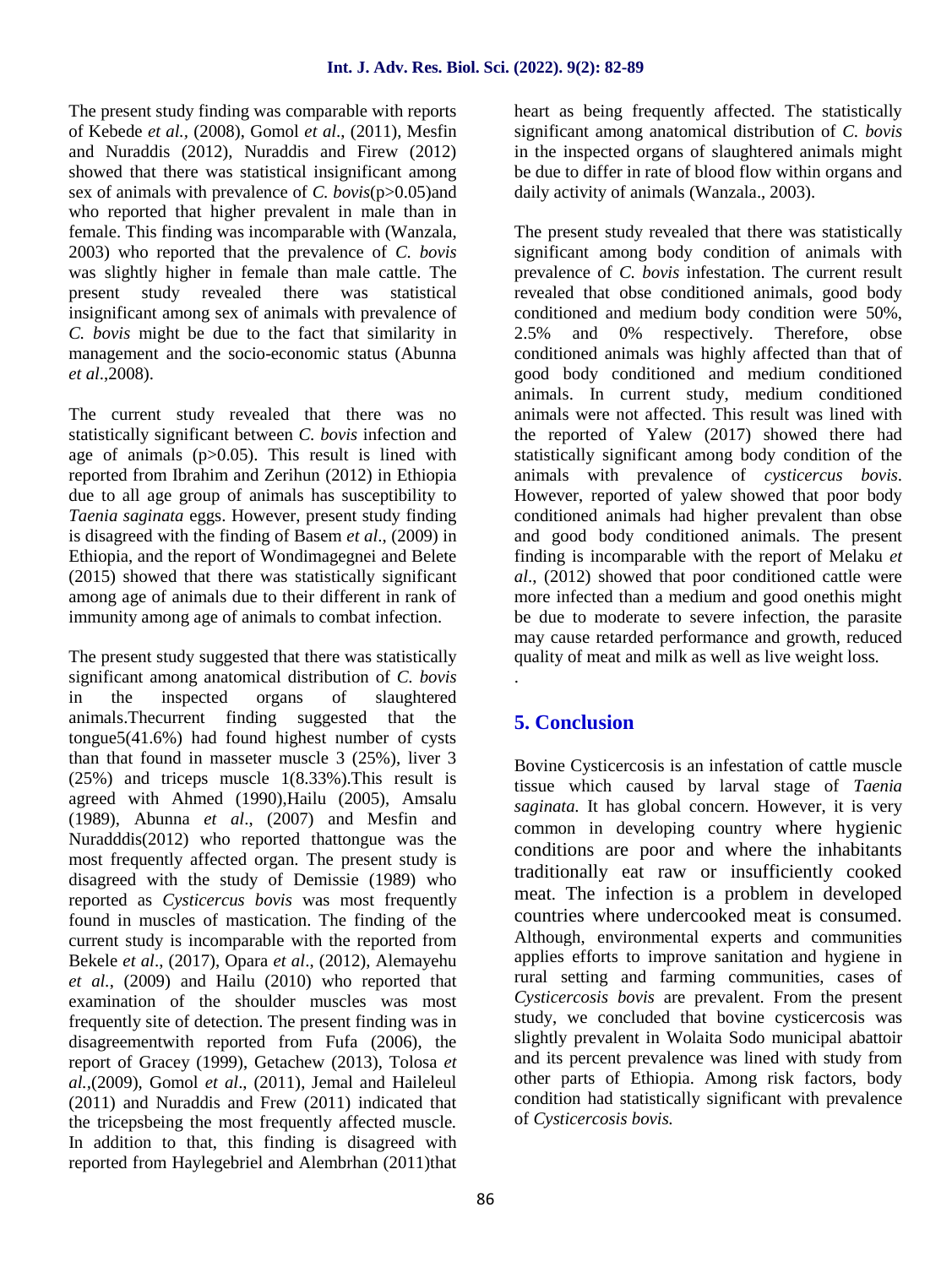Thus, we were stated recommendations based on conclusion:

 $\triangleright$  The routine meat inspection procedure should be applied.

 $\triangleright$  Good management system should be provided for animals.

 $\triangleright$  The proper attention of inspection in case of obse body conditioned animals.

 $\triangleright$  The good aware of society regarding with avoid the consumption of raw or partially cook cattle meat.

#### **6. References**

- Abunna, F., Tilahun G., Bersisa K., Megersa, B.and Regassa, A. (2008). Bovine cysticercosis in Hawassa in southern Ethiopia; prevalence, risk factor and cyst viability, distribution and its public health implication. *International Journal of Zoonoses and public health*, **55**, 82- 88.
- Abunna, F., Tilahun, G., Megersa, B., and Regassa, A. (2007). Taeniasis and its socio-economic implication in Awassa town and its surroundings, Southern Ethiopia. *East African Journal of Public Heath*, **4**(2): 73-79.
- Ahmed, I., (1990). Bovine cysticercosis in slaughtered  $\frac{51-40}{1}$ . M. at Nekemt abattoir. DVM Thesis, Addis Ababa University, Faculty of Veterinary Medicine, DebreZeit, Ethiopia.
- Alemayehu, R., A, Hailu., F, Gadisa., M, Biniyam. (2009). Cysticercosis of slaughtered cattle in Wolaita Soddo, Ethiopia. *Research of Veterinary Sciences*. **47**: 322-346.
- Amsalu, D. (1989): Prevalence and significance ofcysticercus bovis among slaughtered cattle at DebreZeit abattoir. Faculty of Veterinary Medicine, Addis Ababa University, Debre Zeit Ethiopia, DVM Thesis.
- Basem, R.N., Sayed, S.M., Hussein, A.A., and Arafa, M.I. (2009). Occurrence of cysticercosis in cattle and buffaloes and Taenia saginata in man in Assiut Governance of Egypt. Veterinary World, **2**(5), 173-176.
- Birhanu T., Habtamu T. and Muuz G. (2018). Prevalence, financial impact and public health significance of Cysticercus bovis at Bahir Dar Municipal Abattoir, Ethiopia Journal of Veterinary Medicine and Animal Health, **10**(1). 14-20, 2018.
- CSA, Central Statistical Authority (2015). Federal Democratic Republic of Ethiopia, agricultural

sample enumeration statistical abstract. Addis Ababa, Ethiopia.

- Dawit, T., Tewodros, S., and Tilaye, D. (2012). Public health and economic significance of bovine cysticercosis in Wolaita Soddo, Southern Ethiopia. Global Veterinary, **9**(5), 557-563.
- Dessie, S., (1992). Economic significance of bovine fasciolosis, hydatidosis and cysticercosis at Assela municipal abattoir. DVM Thesis, Addis Ababa University, Faculty of Veterinary Medicine, DebreZeit, Ethiopia. ELFORA abattoir, Haramaya, Ethiopia.
- Demissie, A. (1989). Prevalence and significant of cycticercus bovis among cattle slaughtered at Gonder meat factory. DVM thesis, Addis Ababa University Debrezeit, Ethiopia.
- Fufa, A. (2006). Study on the prevalence of Bovine Infection, Cysticercosis in Hawassa municipal abattoir and Taenia saginata in Hawassa town and its surroundings, South Ethiopia.MSc Thesis, Addis Ababa University, Faculty of Veterinary Medicine, Debre Zeit, Ethiopia.
- Getachew, A., and Ashwani, K. (2013). Cysticercosis in cattle and its public health implication in Mekelle City and surrounding areas, College of Veterinary Medicine, Mekelle University, Ethiopia. Ethiopian Veterinary Journal, 17: 31-40.
- Achnef, B., Basazenuw, H., and C. Mersha.(2011). Cyst Viability, Body Site Distribution and Public Health Significance of Bovine Cysticercosis at Jimma, South West Ethiopia. IDOSI Publications, Global Veterinaria,**7**(2): 164- 168.
- Gracey, F., Collins, D., and Hiley, R. (1999). Meat Hygiene. 10th Edition, Elsevier Health Sciences, Harcourt Brace Company London, P. 758.
- Hailemariam, Z., M. Nako, S. Menkir, A. Lavikainen, T.Iwaki, T.Yanagida, M.Okamoto and A. Ito, (2014). Molecular Identification of Taenia causing bovine cysticercosis in Ethiopia. Journal of Healmenthology, **88**: 376-380.
- Hailu, D., (2005). Prevalence and risk factors for T*. saginata* cysticercosis in three selected areas of eastern Shoa MSc. Thesis: Addis Ababa University, Faculty of Veterinary Medicine, DebreZeit, Ethiopia.
- Hashemnia, M., Shahbazi, Y.,and Afshari Safavi, EA.(2015). Bovine cysticercosis with special attention to its prevalence, economic losses and food safety importance in Kermanshah,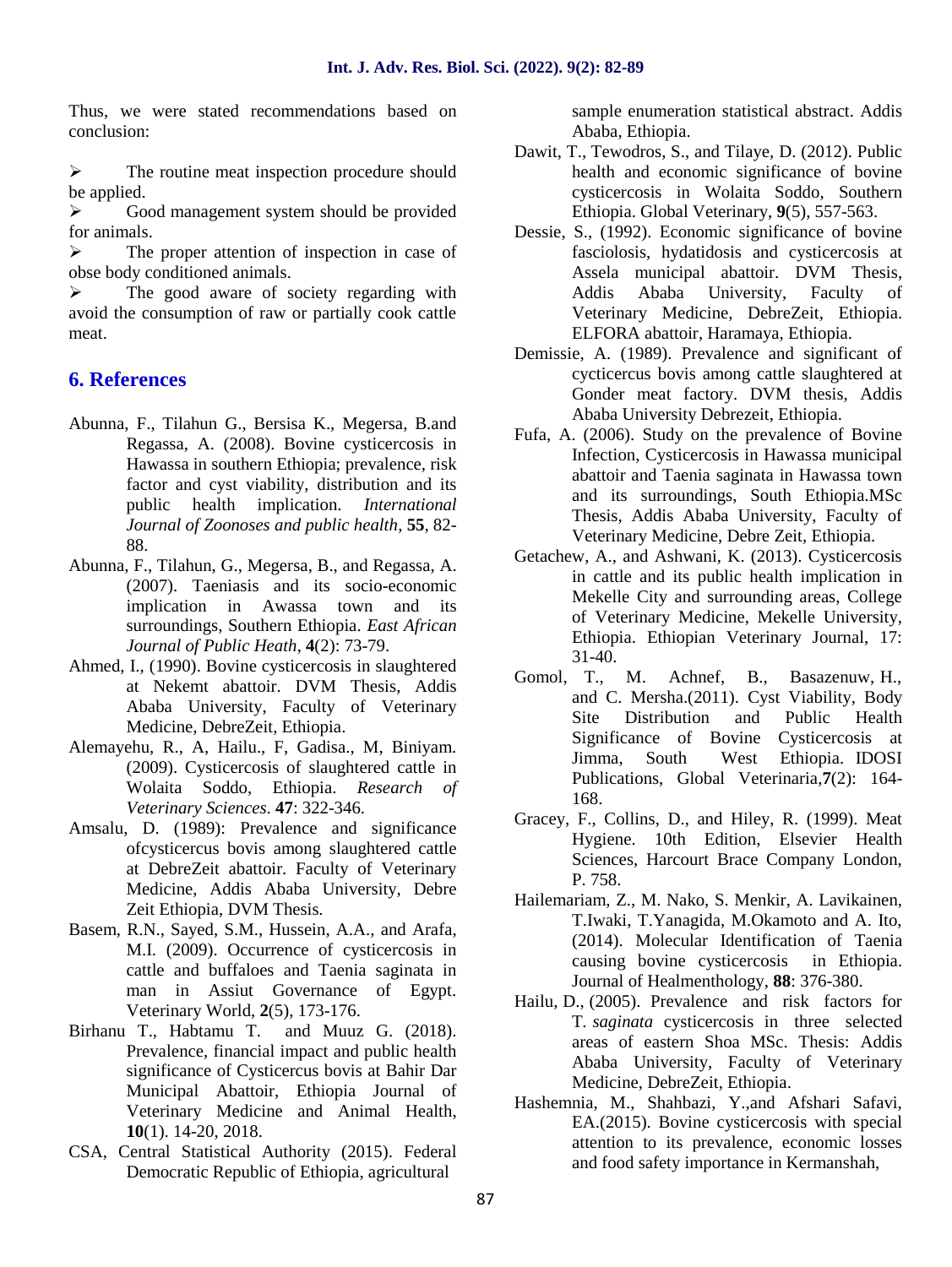*west of Iran. Journal of Food Quality Hazards Control*, **2**:26-9.

- Haylegebriel T., and Alembrhan A.(2012). *Cysticercosis bovis* in Eastern Tigray, Northern Ethiopia. *International Journal of Innovation 1and Scientific Research***10**, 2, 2014, 522-526.
- Ibrahim, N., and Zerihun, F. (2012). Prevalence of Tania saginata cysticercosis in cattle slaughtered in Addis Ababa municipal abattoir, Ethiopia. Global Veterinary, **8**, 5, 467-471.
- Jemal, E., and Haileleul, N., (2011). Bovine cysticercosis: Prevalence, Cyst viability and distribution in cattle slaughtered at Kombolcha Elforameat factory, Ethiopia. *American Eurasian Journal of Agriculture and Environmental Science,* **11**: 173-176.
- Kebede, N.,Tilahun, T., and Hailu, A. (2009). Current Status of Bovine Cysticercosis of Slaughtered Cattle in Addis Ababa Abattoir, Ethiopia.*Tropical animal health and production*, 41:291-294.
- Kebede, N. (2008). Cysticercosis of slaughtered cattle in Northwestern Ethiopia. *Research of Veterinary Science*., **85,** 3,: 522-526.
- Laranjo-González, M., Devleesschauwer, B., Jansen, F., Dorny, P., Dupuy, C., Requena-Méndez, P., and Allepuz, A. (2018). Epidemiology and economic impact of bovine cysticercosis and taeniosis caused by Taenia saginata in northeastern Spain (Catalonia). *Parasite Vectors*, **11**, 1: 376.
- Melaku, A., Luka,s B., Bogale, B. (2012). Cyst viability, organ distribution and financial losses due to hydatidosis in cattle slaughtered at Dessie municipal abattoir, north eastern Ethiopia. *Veterinary World*, **5**, 4: 213-218.
- Mesfin, B., and Nuradddis, F. 2012. Prevalence of *Cysticercus bovis* in Hawassa Municipal Abattoir and its Public Health Implication.*American-Eurasian Journalof Scientific Research*, **7**, 6: 238-245.
- Minozzo, JC., Gusso, RL., De Castro, EA., Lago, O.,and Soccoi VT.2002; Experimental bovine infection with Taenia saginata eggs: Recovery rates and cysticerci location. *Brazil Archeology Boitechnology*. **45**:4.
- Nigatu, K., 2004. Cysticercus bovis: Development and evaluation of serological tests and prevalence at Addis Ababa Abattoir. MSc. Thesis, Addis Ababa University, Faculty of Veterinary Medicine, DebreZeit, Ethiopia.
- Ogunremi, O., MacDonald, G., Geerts, S. and Brandt, J. (2004). Diagnosis of Taenia saginata cysticercosis by immunohistochemical test on formalin-fixed and paraffin-embedded bovine lesions. *Journal of Veterinary Diagnostic Investigation*,**16**, 5: 438-441.
- Opara M, Ukpong C, Okoli A, Anosike J. (2012). Cysticercosis of slaughtered cattle in southeastern Nigeria.*Annals of New York Acadamic Science*, **10**: 39-346.
- Regassa,A., Abunna, F., Mulugeta, A., and Megersa,B. (2009).Major metacestodes in cattle slaughtered at Wolaita Soddo Municipal abattoir, Southern Ethiopia. *Tropical Animal Health Production*, **41**:1495–1502
- Samuel, B. and Berihun, A. (2014). Prevalence of *Cysticercus bovis* in Cattle at Municipal Abbatoir of Shire.*Journal of Veterinary Science and Technology*, **5**, 4:1-3.
- Soulsby, E. (2009). Helminthes, Arthropods and Protozoa of Domestic Animals. 7 ed. London, Balliere Tindal., **19**.
- Swai, I. and Schoonmann K.(2012). A survey of zoonotic diseases in trade cattle slaughtered at Tanga city abattoir: a cause of public health.
- Tariku G.and Beredo B. (2019): Prevalence of *Cysticercus bovis* in Cattle Slaughtered at Bishoftu Municipal Abattoir; Public Health Significance and Community Perception about Zoonotic Importance of Taeniosis in Bishoftu, *International Journal of Advanced Research in Biological Sciences*, 6(4): 52-61
- Tembo, A., (2001). Epidemiology of *Taenia saginata*, Taeniasis/Cysticercosis in three selected agro-climatic zones. MSc. Thesis, Faculty of Veterinary Medicine, Free University of Berlin, Berlin, Germany.
- Teka, G.(1997). Food Hygiene Principles and Food Borne Disease Control with Special Reference to Ethiopia.1 ed. Faculty of Medicine Department of Community Health, Addis Ababa University.
- Tolosa, T., Tigre,W.,Teka,G., and Dorny, P. (2009). Prevalence of bovine cysticercosis and hydatidosis in Jimma municipal abattoir, South West Ethiopia. Onderstepoort *Journals of Veterinary Research*.**76**: 323-326.
- Wanzala, W., Onyango, J., Kang'ethe, E., Zessis, K., Kyule, N., Baumann, M., Ochanda, H., and Harrison, L.J. (2003). Control of *Taenia saginata* by examination of carcasses. *Afghanistan Health Science*, **3**, 2, 68-76.